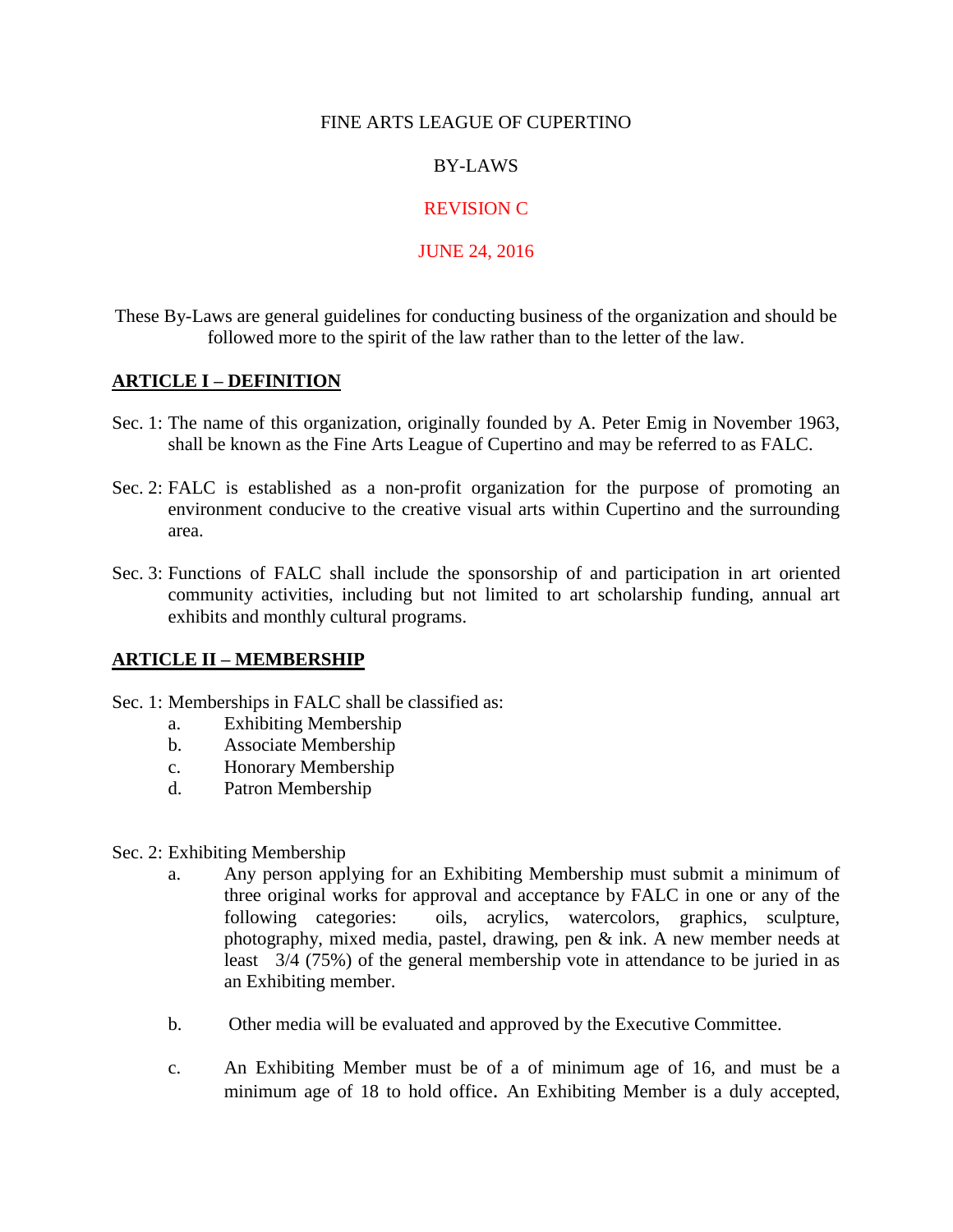currently paid-up member taking an active part in the FALC meetings and activities and entitled to all rights and privileges of the league (e.g., exhibiting in all FALC sponsored shows and Patron facilities, participation in all FALC activities, voting and holding office) and shall share in all FALC responsibilities (e.g., Patron Member, exhibits, committee activities).

- Sec. 3: Associate Membership. An Associate Member is one who is interested in the purposes of the Fine Arts League of Cupertino who wishes to support FALC activities. An Associate Members—must be of a minimum age of 16. An Associate Members are is eligible to participate in discussions and hold office and vote. The Associate member must be a minimum age of 18 to hold office.. An Associate Member does not have FALC Exhibiting privileges
- Sec. 4: Honorary Membership. An Honorary Membership may be conferred upon any person by a two-thirds vote of the total Exhibiting Membership. Such membership shall be restricted to persons who have distinguished themselves by meritorious service and whose activities and public utterances are consistent with the purposes of the Fine Arts League of Cupertino. An Honorary Member may also be an Exhibiting Member upon fulfillment of all qualifications for such membership, including the payment of standard dues and fees. An Honorary Member who has left the area will be removed from all membership lists after a period of five years or a period determined by the Executive Committee.
- Sec. 5: Patron Membership. A Patron Membership may be conferred on an organization or individual by a majority vote of the Executive Committee. A Patron Member is one who is interested in furthering the field of fine arts.

### **ARTICLE III – MEMBERSHIP DUES AND FEES**

Sec. 1 Exhibiting Membership dues are \$30.00 \$45.00 per year. New members joining after July 1 will pay \$15.00 \$25.00 for a half years membership

- Sec. 2: Associate Membership dues shall be \$15.00 per year per individual and shall be due and payable on the first of January each year, or upon joining FALC. A person becoming an Associate Member after the first of July shall pay half dues (\$7.50) for the balance of the year.
- Sec 3: Upon acceptance as an Exhibiting Member, an upgrade fee will be required to match current membership fee, payable before the member can exhibit his or her work.
- Sec. 4: A Patron Member will be established by a majority vote of the Executive Committee.
- Sec. 5: Membership fee must be paid in full in order for Exhibiting member to participate in FALC sponsored shows and events. FALC officers must have their membership paid in full.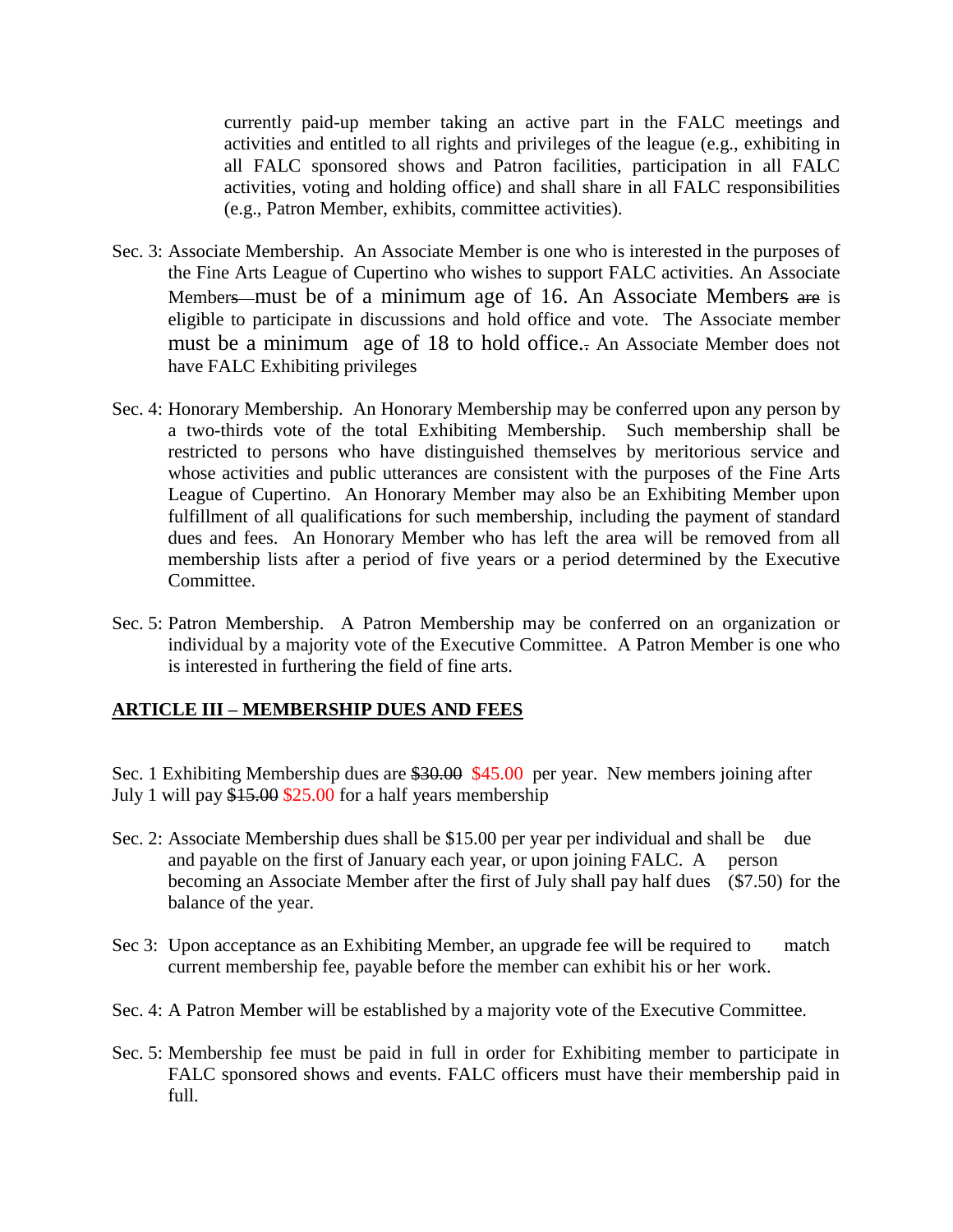Sec. 6: Exhibiting members can renew their Exhibiting membership for full year without jurying process 3 years after their membership expired. They cannot be juried in as new members during these 3 years.

### **ARTICLE IV – MEETINGS**

- Sec. 1: Regular monthly meetings of the Fine Arts League of Cupertino shall be held at such hour and place as designated by the Executive Committee. All regular meetings shall be open to the membership and the general public.
- Sec. 2: Each Exhibiting, Associate and Honorary Member shall be notified one week in advance as to time and place of meeting.
- Sec. 3: Special meetings may be called by the President or by a majority vote at a regular meeting.
- Sec. 4: The Executive Committee of this organization shall meet at least once a month. Any Member may attend any Executive Committee meeting.

### **ARTICLE V – OFFICERS AND DUTIES**

- Sec. 1: The President or Vice President shall preside at all regular meetings and over all Executive Committee meetings. He/she shall hold an executive meeting once a month and any other time he/she may find necessary. He/she shall sign all contracts or other instruments in writing which first have to be approved by the Executive Committee. He/she shall appoint the chair of all standing committees as appropriate and any special committees that he finds necessary to carry on the activities of FALC. The President shall be responsible for keeping the agenda for both the Executive Committee meetings and the general meetings.
- Sec. 2: The 1<sup>st</sup> Vice President can assume the duties of the President whenever that officer is unable to preside.
- Sec. 3: The 2<sup>nd</sup> Vice President shall preside at FALC meetings in the absence or request of the President or 1<sup>st</sup> Vice President.
- Sec. 4: The Secretary shall keep an accurate record of all regular meetings of the membership and the Executive Committee.. The Secretary will be responsible for keeping the agenda for both the Executive Committee meeting and the general meeting. The Secretary shall make the minutes of the regular meetings and the minutes of the Executive meetings available the editor of the newsletter. The editor of the newsletter will provide a link in the newsletter to the minutes such that the minutes are accessible to the general membership.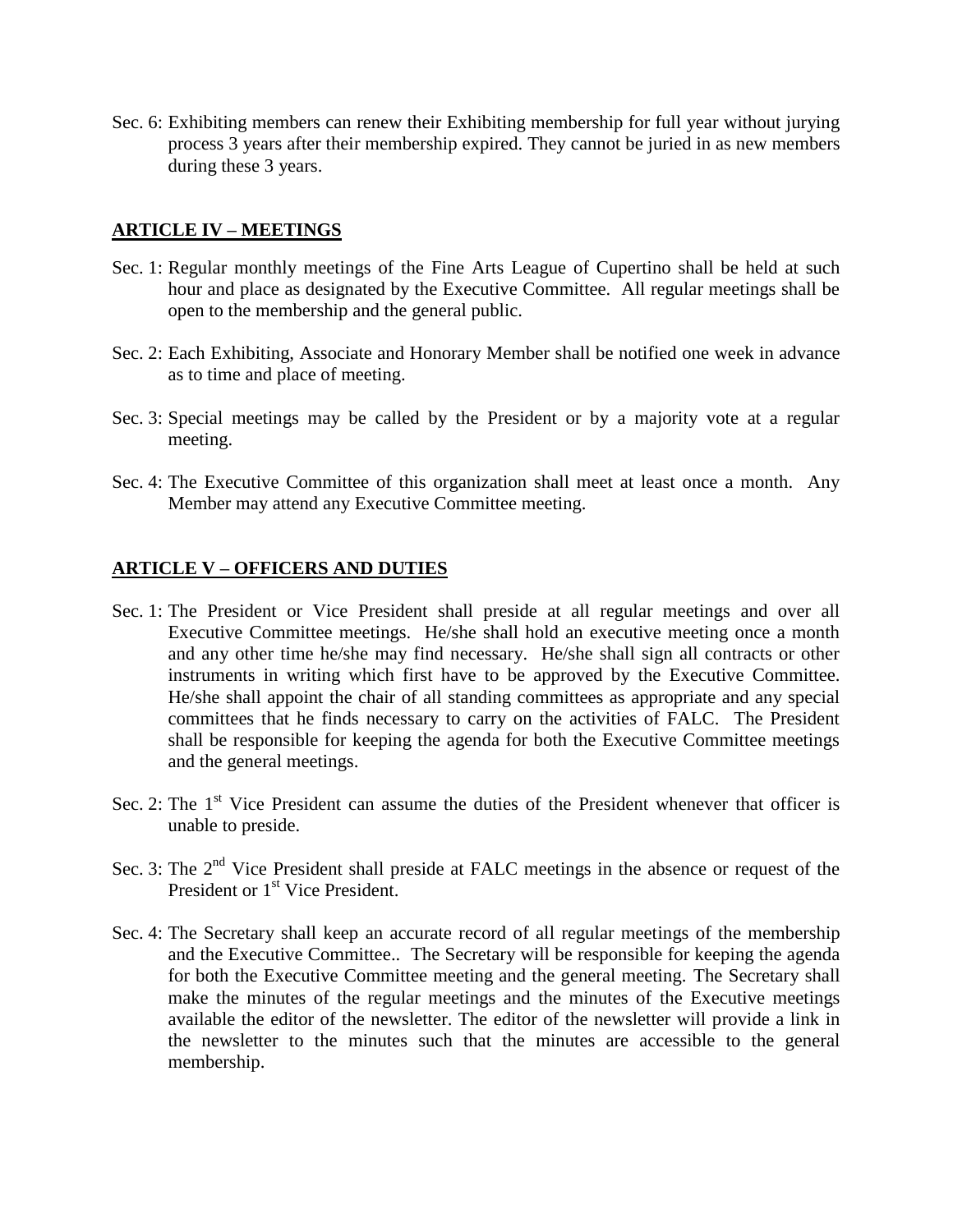Sec. 5: The Treasurer shall receive and distribute all monies for FALC with the approval the Executive Committee. The Treasurer is authorized to issue checks up to \$200.00 on one invoice, without reference to the Executive Committee. Other amounts require either the President's or Secretary's co-signature on one invoice without reference to the Executive Committee. The signature limit does not apply on checks issued not in conjunction with FALC expenses, such as transferring sales funds to artists. He/she shall keep receipts and keep an accurate record of all

 deposits and disbursements and shall give a treasury balance update at each executive meeting, and quarterly if requested by the President at the regular meeting. Copies of the financial report are to be given to the Secretary and President and one retained by the Treasurer at the end of each year.

### **ARTICLE VI – ELECTION OF OFFICERS**

- Sec. 1: The officers of FALC shall consist of President,  $1<sup>st</sup>$  Vice President,  $2<sup>nd</sup>$  Vice President, Secretary and Treasurer.
- Sec. 2: A Nominating Committee appointed by the President prior to the election shall make nominations for FALC officers. This committee shall consist of three Members who shall notify the membership of their slate of candidates prior to the election and shall present this slate of candidates at the regularly scheduled meeting in November. Exhibiting and Associate Members who have consented to serve if elected may be candidates for office. Any Member may make further nominations from the floor at the time of the election.
	- a. Where there is only one nominee for an office, ballot may be by verbal consent of a show of hands.
	- b. Where there are two or more nominees for an office, ballot shall be written.
	- c. A nominee must receive a majority of the ballots cast to become elected.
- Sec. 3: Election of officers shall be held annually at the regular November meeting. New officers shall take office at the regular January meeting and shall serve for a term of one year, subject to removal, and until the successors are elected and take office.
- Sec. 4: Any elected officer who is absent from more than three successive meetings without a valid reason shall be considered retired by a majority vote of the membership at the next meeting. However, in the case of vacancy of the President, the  $1<sup>st</sup>$  Vice President shall automatically become President.

#### **ARTICLE VII – STANDING COMMITTEES**

- Sec. 1: The committees of FALC shall be: Executive Committee and others as required.
- Sec. 2: The Executive Committee shall consist of the President,  $1<sup>st</sup>$  Vice President,  $2<sup>nd</sup>$  Vice President, Secretary, Treasurer, Publicity and Show Chairs. This committee, of which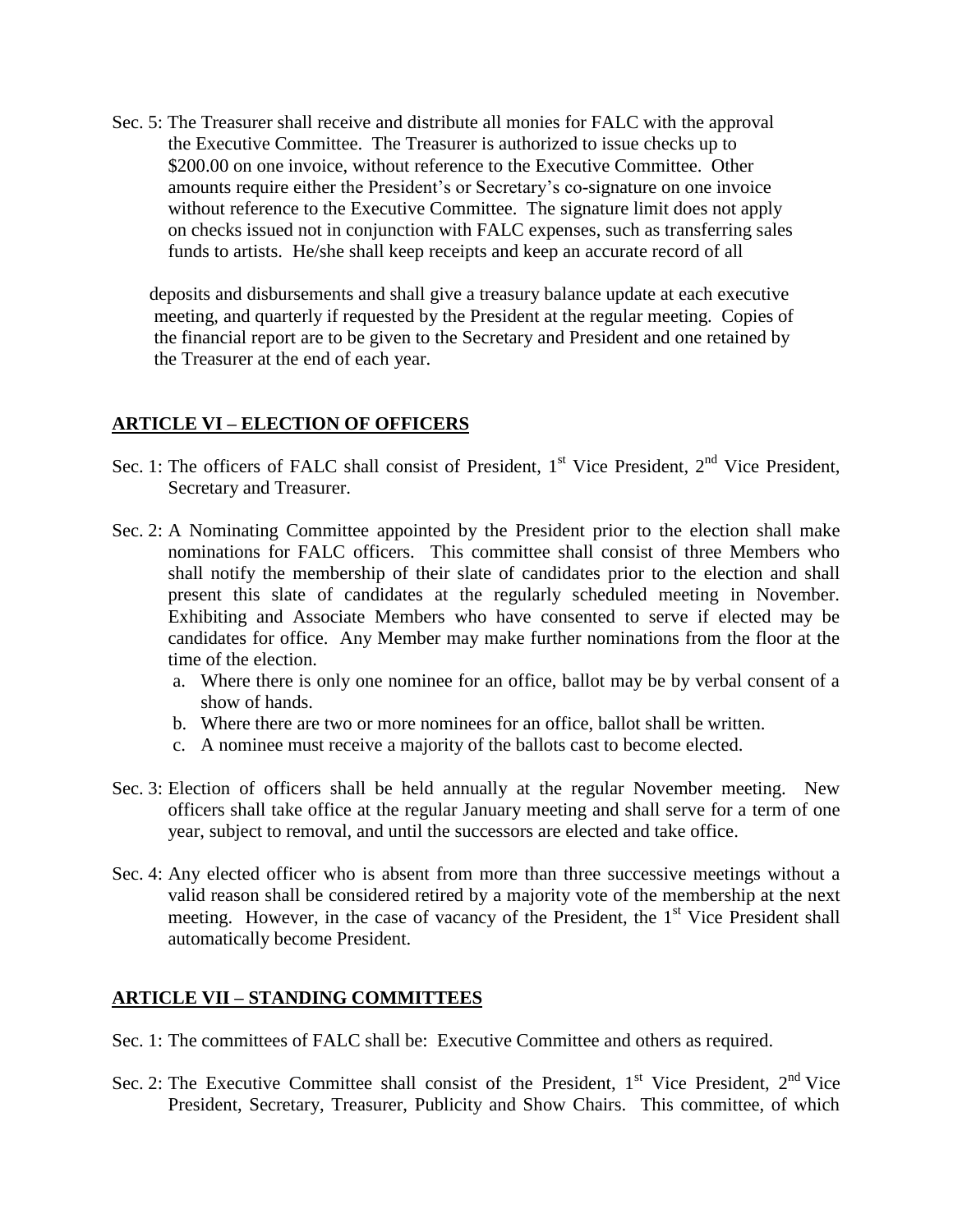the President is Chair, shall have charge of all business affairs of FALC and shall consider all matters concerning the welfare of the organization in conjunction with the by-laws.

- Sec. 3: The Program Committee, with the  $1<sup>st</sup>$  Vice President as Chair, shall have responsibility for directing the program activities and for stimulating and maintaining interest in the FALC program. This Committee shall arrange for the demonstrations and critiques at the regular meetings.
- Sec. 4: The  $2^{nd}$  Vice President Membership, shall represent the members within and to the Executive Committee and shall be responsible for stimulating and maintaining open communication between the Executive Committee and the membership. He/she shall ensure that:
	- a. The receipt and processing of all applications from members is accurately maintained.
	- b. Each new applicant is informed of his membership status.
	- c. The membership roster is maintained and distributed.
	- d. The monthly news bulletin is distributed to the members.
	- e. Membership cards are distributed.
	- f. The FALC guest book is maintained.
	- g. Greeters are present at the general meetings.
- Sec. 5: The Publicity Committee Chair shall represent FALC and its members to the community and have charge of all publicity and public relations. They shall be responsible for all interview arrangements for FALC members with the mass media and direct contact. They shall communicate FALC activities to the general public and keep a calendar of events subject to Executive Committee and membership approval. The Publicity Committee shall:
	- a. Represent FALC and its members to the community.
	- b. Have charge of all publicity and public relations.
	- c. Be responsible for all interview arrangements for FALC members with the mass media and direct contact.
	- d. Communicate FALC activities to the general public.
	- e. Keep a calendar of events subject to the Executive Committee.
- Sec. 6: The Exhibiting Committee Chair shall be responsible for securing, arranging and recording all contractual and verbal agreements with the Patron Membership. They shall organize and coordinate an exhibiting schedule for FALC members with the Patron Members and keep the membership informed of the schedule status. In specified, special cases, where necessary, they shall be responsible for arranging the delivery, hanging and return of all member paintings included in such Patron Member exhibit. They shall be available for guidance and advice on FALC exhibiting policy and procedure to any member currently acting as chair of a FALC exhibit. The Exhibiting Chair shall ensure that:
	- a. Contractual and verbal agreements with Patron Members are secured, arranged and recorded.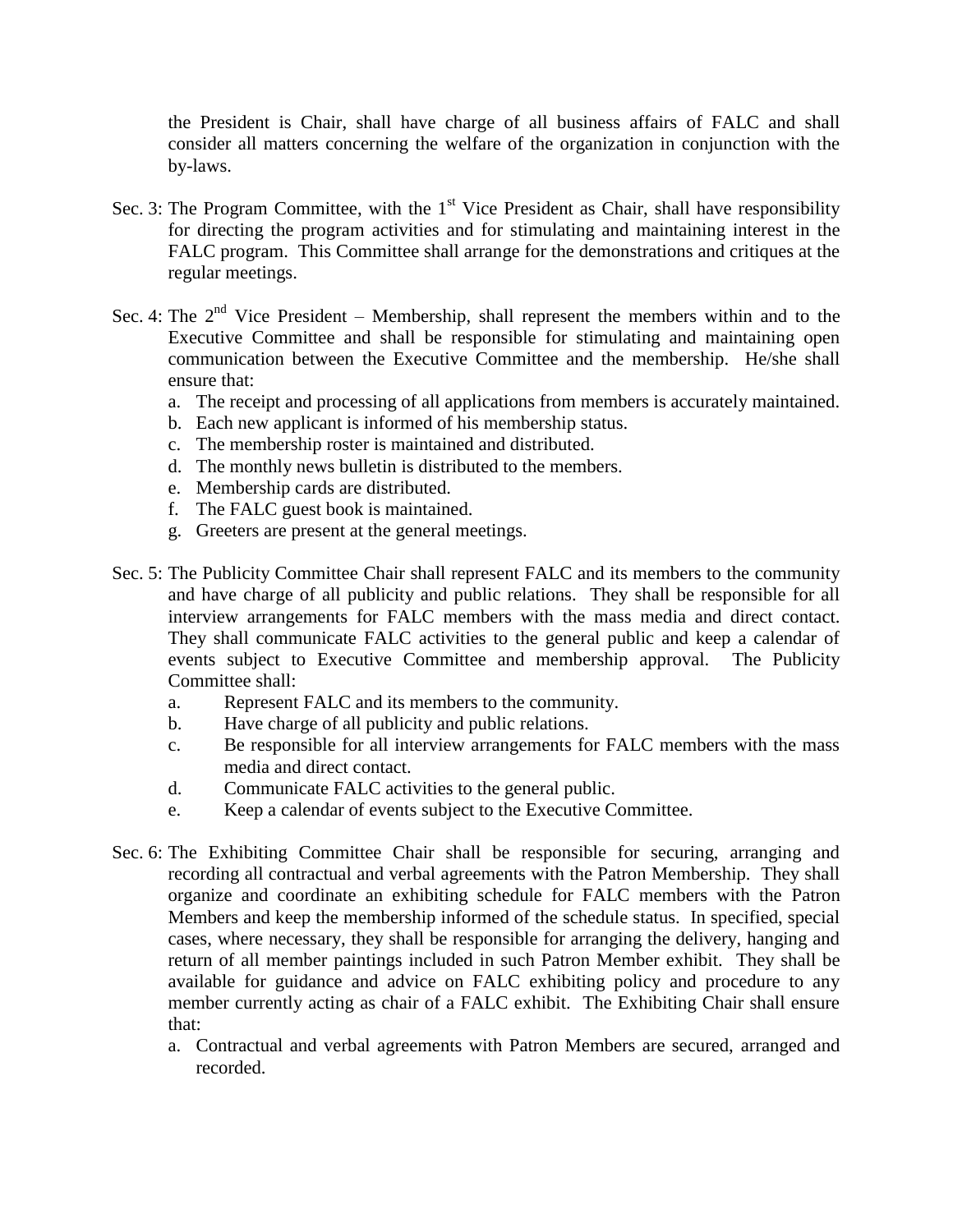- b. FALC Members' exhibiting schedules are organized and coordinated with Patron Members and the membership is kept informed of the schedule status.
- c. Member paintings included in a Patron Member exhibit are delivered, hung and returned.
- d. Members exhibiting in FALC exhibits are guided and advised about FALC exhibiting policies and procedures.
- Sec. 7: The Hospitality Committee Chair shall be a reception committee at all regular meetings, greeting and introducing guests and visitors to the members as they arrive and during the refreshment break whenever possible. They shall arrange for and handle refreshments for all regular meetings and assist the Program Committee with refreshment arrangements for all FALC socials.
- Sec. 8: The Historian shall be responsible for securing, organizing and keeping all FALC news and publicity items from the various sources for the FALC scrapbook, plus other items of historical or special interest or importance to FALC for the purpose of providing and maintaining a chronological record of the history of the FALC for future reference, interest and enjoyment.

# **ARTICLE VIII – GENERAL POLICIES AND PROCEDURES**

Sec. 1: Sales

Any member who sells a painting by means of any FALC-sponsored exhibit, or any art exhibit in which he/she is participating as a FALC member, shall remit to the Treasurer a commission of 10% of the purchase price, unless alternative advance arrangements have been made for a specific situation. (e.g. when the 10% commission is waived in lieu of an entry fee or venue collects commission.)

- Sec. 2: Exhibiting Member Jury Process
	- a. The jury process for Exhibiting Membership status occurs at the regular monthly meetings except December.
	- b. Acceptance must be by 3/4 (75%) majority vote of members, attending the meeting. All members present at the monthly meeting may vote to accept or reject the applicant as long as at least three Exhibiting Members are present and voting. Voting shall be by ballot. The membership chair will ensure that the ballots are distributed and tallied. The Membership Chair will notify the applicants in writing of their acceptance or rejection.
- Sec. 3: Special allocation of monies

Any allocation of monies from the FALC treasury in excess of \$300.00 for purposes other than the usual operating expenditures and commitments of FALC must be approved in advance by a majority vote of the members present at the regular meeting.

Sec. 4: Disputes and Grievances